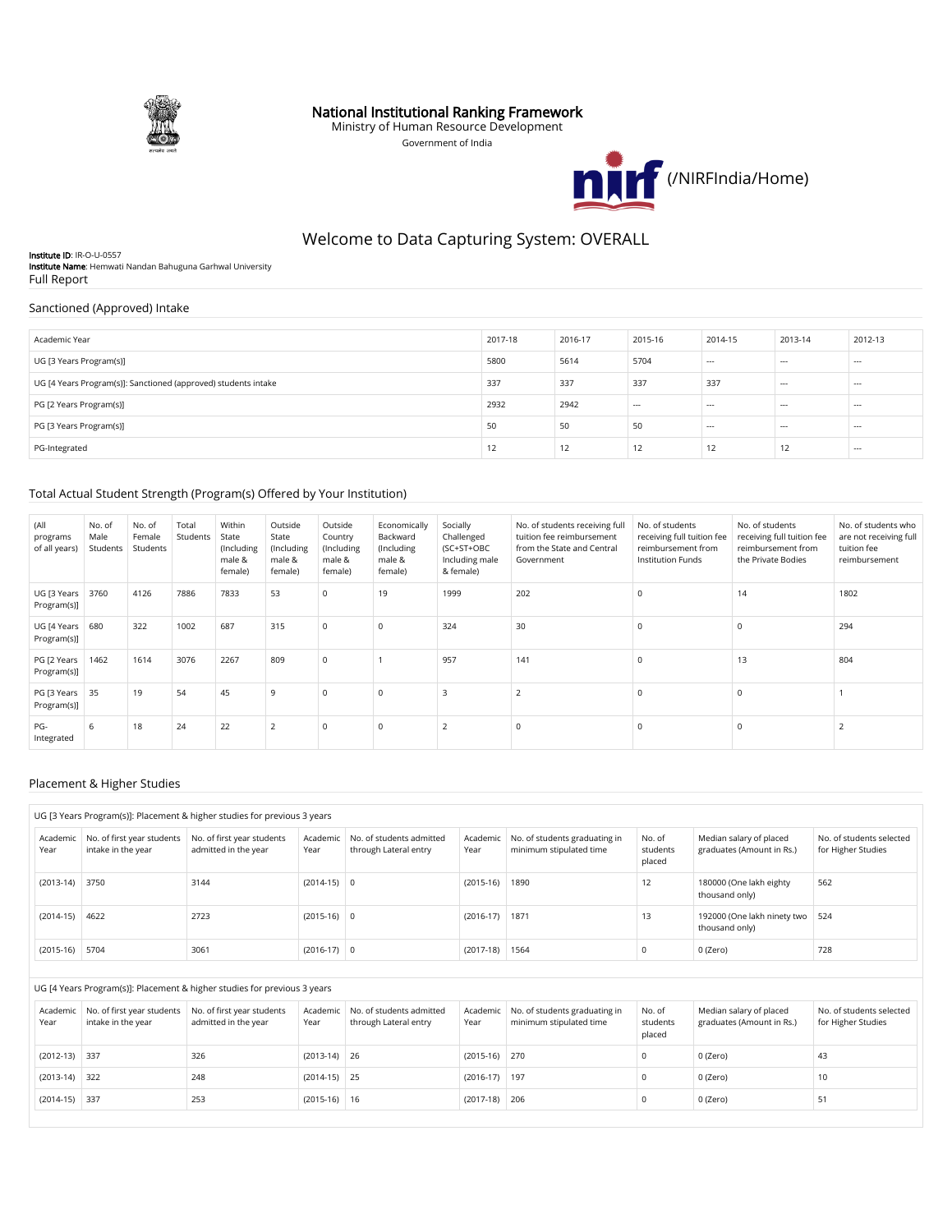|                  | PG [2 Years Program(s)]: Placement & higher studies for previous 3 years |                                                    |                  |                                                          |                           |                                                                |                                                       |  |  |
|------------------|--------------------------------------------------------------------------|----------------------------------------------------|------------------|----------------------------------------------------------|---------------------------|----------------------------------------------------------------|-------------------------------------------------------|--|--|
| Academic<br>Year | No. of first year students<br>intake in the year                         | No. of first year students<br>admitted in the year | Academic<br>Year | No. of students graduating in<br>minimum stipulated time | No. of students<br>placed | Median salary of placed graduates (Amount<br>in Rs.)           | No. of students selected for<br><b>Higher Studies</b> |  |  |
| $(2014-15)$      | 2450                                                                     | 1033                                               | $(2015-16)$ 687  |                                                          |                           | 282000 (Two lakh eighty two thousand only)                     |                                                       |  |  |
| $(2015-16)$      | 2892                                                                     | 1642                                               | $(2016-17)$ 997  |                                                          |                           | 324000 (Three lakh twenty four thousand<br>only)               | 78                                                    |  |  |
| $(2016-17)$      | 2942                                                                     | 1371                                               | $(2017-18)$      | 1108                                                     | 28                        | 223380 (Two lakh twenty three thousand<br>three hundred eight) |                                                       |  |  |

#### PG [3 Years Program(s)]: Placement & higher studies for previous 3 years

| Academic<br>Year | intake in the year | No. of first year students No. of first year students<br>admitted in the year | Year          | Academic No. of students admitted<br>through Lateral entry | Year           | Academic   No. of students graduating in<br>minimum stipulated time | No. of<br>students<br>placed | Median salary of placed<br>graduates (Amount in Rs.) | No. of students selected<br>for Higher Studies |
|------------------|--------------------|-------------------------------------------------------------------------------|---------------|------------------------------------------------------------|----------------|---------------------------------------------------------------------|------------------------------|------------------------------------------------------|------------------------------------------------|
| $(2013-14)$ 38   |                    |                                                                               | $(2014-15)$ 0 |                                                            | $(2015-16)$ 26 |                                                                     |                              | 0 (Zero)                                             |                                                |
| $(2014-15)$ 38   |                    | 30                                                                            | $(2015-16)$ 0 |                                                            | $(2016-17)$ 30 |                                                                     |                              | 0 (Zero)                                             |                                                |
| $(2015-16)$ 50   |                    | 20                                                                            | $(2016-17)$ 0 |                                                            | $(2017-18)$ 16 |                                                                     |                              | 0 (Zero)                                             |                                                |

## PG-Integrated [5 Years Program(s)]: Placement & higher studies for previous 3 years

| Academic<br>Year | No. of first year students<br>intake in the year | No. of first year students<br>admitted in the year | Academic<br>Year | No. of students graduating in minimum<br>stipulated time | No. of students<br>placed | Median salary of placed graduates<br>(Amount in Rs.) | No. of students selected for<br><b>Higher Studies</b> |
|------------------|--------------------------------------------------|----------------------------------------------------|------------------|----------------------------------------------------------|---------------------------|------------------------------------------------------|-------------------------------------------------------|
| $(2011-12)$      | 12                                               |                                                    | $(2015-16)$ 4    |                                                          |                           | 0 (Zero)                                             |                                                       |
| $(2012-13)$      | 12                                               | - 1                                                | $(2016-17)$ 10   |                                                          |                           | 0 (Zero)                                             |                                                       |
| $(2013-14)$      | 12                                               |                                                    | $(2017-18)$ 3    |                                                          |                           | 0 (Zero)                                             |                                                       |

## Ph.D Student Details

| Ph.D (Student pursuing doctoral program till 2017-18; Students admitted in the academic year 2018-19 should not be entered here.) |         |                       |         |         |  |  |  |
|-----------------------------------------------------------------------------------------------------------------------------------|---------|-----------------------|---------|---------|--|--|--|
|                                                                                                                                   |         | <b>Total Students</b> |         |         |  |  |  |
| Full Time                                                                                                                         |         | 392                   |         |         |  |  |  |
| Part Time                                                                                                                         |         | 0                     |         |         |  |  |  |
|                                                                                                                                   |         |                       |         |         |  |  |  |
| No. of Ph.D students graduated (including Integrated Ph.D)                                                                        |         |                       |         |         |  |  |  |
|                                                                                                                                   | 2017-18 |                       | 2016-17 | 2016-17 |  |  |  |
| Full Time                                                                                                                         | 85      |                       | 104     | 111     |  |  |  |
| Part Time                                                                                                                         |         |                       |         |         |  |  |  |

# Financial Resources: Utilised Amount for the Capital & Operational expenditure for previous 3 years

| Financial Year                                                                                       | 2017-18                                                                                                 | 2016-17                                                                                                    | 2015-16                                                                            |  |  |  |  |  |
|------------------------------------------------------------------------------------------------------|---------------------------------------------------------------------------------------------------------|------------------------------------------------------------------------------------------------------------|------------------------------------------------------------------------------------|--|--|--|--|--|
|                                                                                                      | <b>Utilised Amount</b>                                                                                  | <b>Utilised Amount</b>                                                                                     | <b>Utilised Amount</b>                                                             |  |  |  |  |  |
| Annual Capital Expenditure on Academic Activities and Resources (excluding expenditure on buildings) |                                                                                                         |                                                                                                            |                                                                                    |  |  |  |  |  |
| Library                                                                                              | 40815000 (Four crore eight lakh fiteen thou<br>sand only)                                               | 45449000 (Four crore fifty four lakh forty ni<br>ne thousand)                                              | 51899000 (Five crore eighteen lakh ninety ni<br>ne thousand only)                  |  |  |  |  |  |
| New Equipment for Laboratories                                                                       | 7505000 (Seventy five lakh five thousand on<br>ly)                                                      | 30516000 (Three crore five lakh sixteen tho<br>usand only)                                                 | 25926000 (Two crore fifty nine lakh twenty s<br>ix thousand only)                  |  |  |  |  |  |
| <b>Engineering Workshops</b>                                                                         | 0 (Zero)                                                                                                | 0 (Zero)                                                                                                   | 0 (Zero)                                                                           |  |  |  |  |  |
| Other expenditure on creation of Capital Assets (excluding expenditure on Land and<br>Building)      | 1425000 (Fourteen lakh twenty five thousan<br>d only)                                                   | 305786448 (Thirty crore fifty seven lakh eigh<br>ty six thousand four hundred forty eight onl<br>y)        | 83690908 (Eight crore thirty six lakh ninety t<br>housand nine hundred eight only) |  |  |  |  |  |
| Annual Operational Expenditure                                                                       |                                                                                                         |                                                                                                            |                                                                                    |  |  |  |  |  |
| Salaries (Teaching and Non Teaching staff)                                                           | 821765777 (Eighty two crore seventeen lakh<br>sixty five thousand seven hundred seventy s<br>even only) | 742512382 (Seven crore forty two lakh fifty<br>one thousand two thousand three hundred<br>eighty two only) | 683413050 (Sixty eight crore thirty four lakh<br>thirteen thousand fifty only)     |  |  |  |  |  |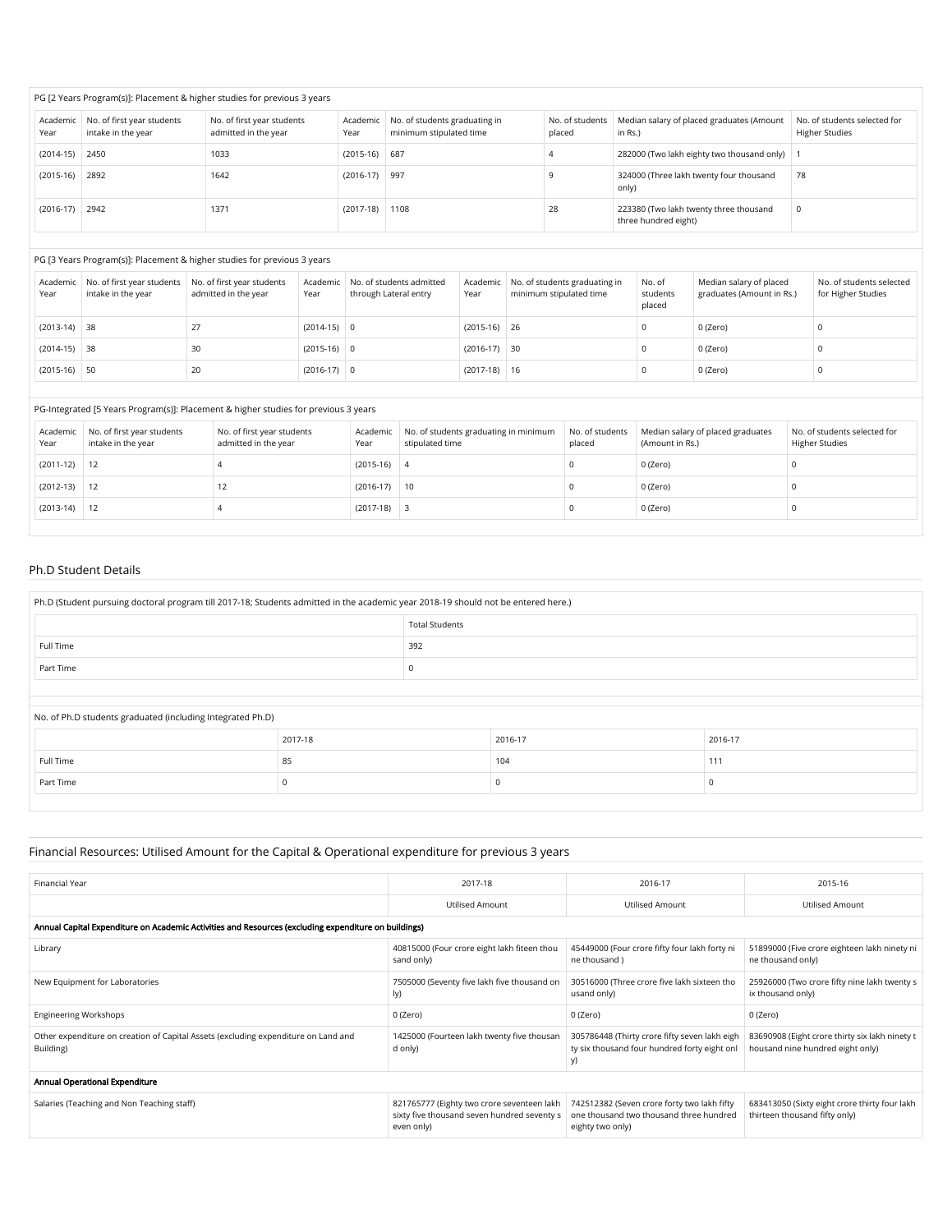| Financial Year                                                                                                                                   | 2017-18                                                                                                | 2016-17                                                                                     | 2015-16                                                                                               |
|--------------------------------------------------------------------------------------------------------------------------------------------------|--------------------------------------------------------------------------------------------------------|---------------------------------------------------------------------------------------------|-------------------------------------------------------------------------------------------------------|
|                                                                                                                                                  | <b>Utilised Amount</b>                                                                                 | <b>Utilised Amount</b>                                                                      | <b>Utilised Amount</b>                                                                                |
| Maintenance of Academic Infrastructure or consumables, other running expenditures etc.<br>(excluding maintenance of hostels and allied services) | 297367780 (Twenty nine crore seventy thre<br>e lakh sixty seven thousand seven hundred<br>eighty only) | 170297321 (Seventeen crore two lakh ninet<br>y seven thousand three hundred twenty on<br>e) | 188275592 (Eighteen crore eighty two lakh s<br>eventy five thousand five hundred ninety tw<br>o only) |
| Seminars/Conferences/Workshops                                                                                                                   | 1508397 (Fifteen lakh eight thousand three<br>hundred ninety seven only)                               | 329768 (Three lakh twenty nine thousand s<br>even hundred sixty eight only)                 | 657458 (Six lakh fifty seven thousand four h<br>undred fifty eight only)                              |
|                                                                                                                                                  |                                                                                                        |                                                                                             |                                                                                                       |
| <b>IPR</b>                                                                                                                                       |                                                                                                        |                                                                                             |                                                                                                       |

| Calendar year            | 2017 | 2016 | 2015 |
|--------------------------|------|------|------|
| No. of Patents Published |      |      |      |
| No. of Patents Granted   |      |      |      |

## Sponsored Research Details

| Financial Year                           | 2017-18                                                                | 2016-17                                      | 2015-16                                         |
|------------------------------------------|------------------------------------------------------------------------|----------------------------------------------|-------------------------------------------------|
| Total no. of Sponsored Projects          | 34                                                                     | - 10                                         |                                                 |
| Total no. of Funding Agencies            | - 10                                                                   | 10                                           |                                                 |
| Total Amount Received (Amount in Rupees) | 15906379                                                               | 10257000                                     | 11284000                                        |
| Amount Received in Words                 | One crore fifty nine lakh six thousand three hundred seventy nine only | One crore two lakh fifty seven thousand only | One crore twelve lakh eighty four thousand only |

# Consultancy Project Details

| Financial Year                           | 2017-18                               | 2016-17                                                          | 2015-16                                                        |
|------------------------------------------|---------------------------------------|------------------------------------------------------------------|----------------------------------------------------------------|
| Total no. of Consultancy Projects        |                                       |                                                                  |                                                                |
| Total no. of Client Organizations        |                                       |                                                                  |                                                                |
| Total Amount Received (Amount in Rupees) | 1456000                               | 3421917                                                          | 2388810                                                        |
| Amount Received in Words                 | Fourteen lakh fifty six thousand only | Thirty four lakh twenty one thousand nine hundred seventeen only | Twenty three lakh eighty eight thousand eight hundred ten only |

## Executive Development Programs (Minimum one year duration)

| Financial Year                              | 2017-18 | 2016-17 | 2015-16 |
|---------------------------------------------|---------|---------|---------|
| Total no. of Executive Development Programs |         |         |         |
| Total no. of Participants                   |         |         |         |
| Total Annual Earnings (Amount in Rupees)    |         |         |         |
| Total Annual Earnings in Words              | Zero    | Zero    | Zero    |

# PCS Facilities: Facilities of physically challenged students

| 1. Do your institution buildings have Lifts/Ramps?                                                                                                     | Yes, less than 40% of the buildings |
|--------------------------------------------------------------------------------------------------------------------------------------------------------|-------------------------------------|
| 2. Do your institution have provision for walking aids, includingwheelchairs and transportation from one building to another for handicapped students? | Yes                                 |
| 3. Do your institution buildings have specially designed toilets for handicapped students?                                                             | Yes, less than 40% of the buildings |

## Faculty Details

1. How many faculty members of your institution have received highly reputed national/international awards/recognition from Central government agencies in the previous year (2017-18)?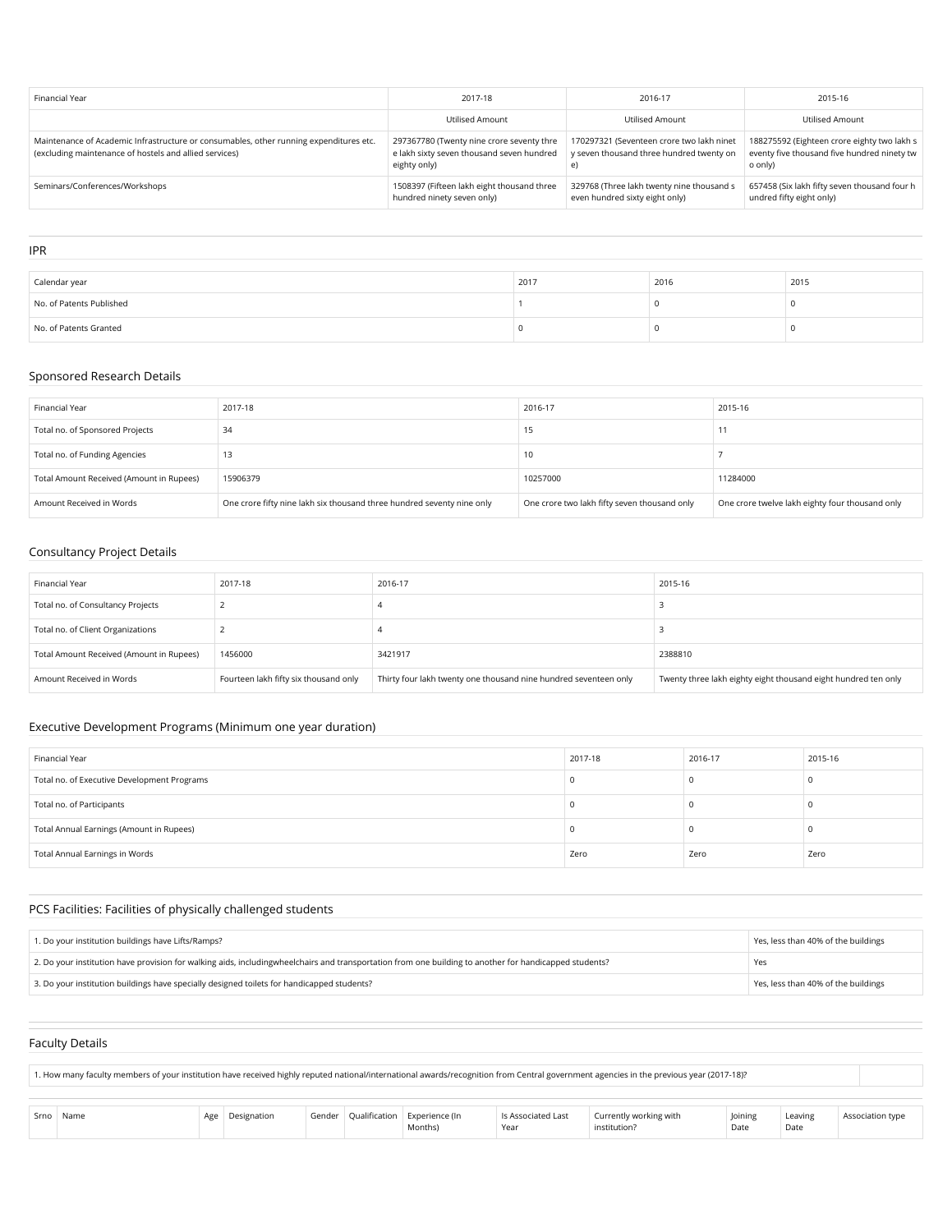| $\overline{1}$ | NAUTIYAL MOHAN CHANDRA   | 59 | Professor              | Male   | Ph.D       | 370 | Yes | Yes | 17-06-1987 | $\cdots$                 | Regular |
|----------------|--------------------------|----|------------------------|--------|------------|-----|-----|-----|------------|--------------------------|---------|
| $\overline{2}$ | PRATI PRASAD             | 60 | Professor              | Male   | Ph.D       | 300 | Yes | Yes | 06-04-1993 | $\overline{\phantom{a}}$ | Regular |
| 3              | CHAUHAN JAY SINGH        | 55 | Professor              | Male   | Ph.D       | 340 | Yes | Yes | 17-12-1990 | $\overline{\phantom{a}}$ | Regular |
| $\overline{a}$ | NEGI AJIT KUMAR          | 53 | Associate<br>Professor | Male   | Ph.D       | 123 | Yes | Yes | 06-03-2007 |                          | Regular |
| 5              | CHAUHAN DHANPAL SINGH    | 49 | Assistant<br>Professor | Male   | Ph.D       | 199 | Yes | Yes | 02-09-2002 | $\overline{\phantom{a}}$ | Regular |
| 6              | NEGI RAJENDRA SINGH      | 53 | Associate<br>Professor | Male   | Ph.D       | 340 | Yes | Yes | 02-09-2002 |                          | Regular |
| $\overline{7}$ | CHAMOLA BHAGWATI PRASAD  | 56 | Assistant<br>Professor | Male   | Ph.D       | 199 | Yes | Yes | 04-09-2002 | $\overline{\phantom{a}}$ | Regular |
| 8              | PHARTIYAL SHYAM SINGH    | 50 | Assistant<br>Professor | Male   | Ph.D       | 131 | Yes | Yes | 21-05-2007 |                          | Regular |
| 9              | DASGUPTA SABYASACHI      | 43 | Assistant<br>Professor | Male   | Ph.D       | 140 | Yes | Yes | 06-03-2007 |                          | Regular |
| 10             | KUMAR MUNESH             | 46 | Assistant<br>Professor | Male   | Ph.D       | 132 | Yes | Yes | 02-04-2007 |                          | Regular |
| 11             | RANA DEEPAK KUMAR        | 41 | Assistant<br>Professor | Male   | Ph.D       | 65  | Yes | Yes | 06-06-2013 | $\cdots$                 | Regular |
| 12             | PRABHA DEEPTI            | 37 | Assistant<br>Professor | Female | Ph.D       | 58  | Yes | Yes | 11-06-2013 | $\sim$                   | Regular |
| 13             | CHANDRA HARISH           | 41 | Assistant<br>Professor | Male   | Ph.D       | 106 | Yes | Yes | 26-07-2013 |                          | Regular |
| 14             | PATNI BABITA             | 32 | Assistant<br>Professor | Female | Ph.D       | 69  | Yes | Yes | 26-07-2013 | $\sim$                   | Regular |
| 15             | SRIVASTAVA SANTOSH KUMAR | 63 | Professor              | Male   | Ph.D       | 477 | Yes | Yes | 07-01-1980 |                          | Regular |
| 16             | DANGWAL RAMESH CHANDRA   | 54 | Professor              | Male   | Ph.D       | 372 | Yes | Yes | 13-04-1987 |                          | Regular |
| 17             | <b>BISHT JANAK SINGH</b> | 62 | Professor              | Male   | Ph.D       | 457 | Yes | No  | 10-03-1980 | 08-12-2017               | Regular |
| 18             | SHARMA VINOD CHANDRA     | 56 | Professor              | Male   | Ph.D       | 336 | Yes | Yes | 15-04-1987 |                          | Regular |
| 19             | POKHRIYAL ASHOK KUMAR    | 54 | Professor              | Male   | Ph.D       | 335 | Yes | Yes | 15-05-1991 |                          | Regular |
| 20             | PANDEY RAMSHARAN         | 53 | Professor              | Male   | Ph.D       | 331 | Yes | Yes | 17-09-1991 |                          | Regular |
| 21             | DHYANI ATUL              | 51 | Professor              | Male   | Ph.D       | 241 | Yes | Yes | 28-03-1998 |                          | Regular |
| 22             | RAWAT SAMPURAN SINGH     | 62 | Professor              | Male   | Ph.D       | 449 | Yes | Yes | 19-11-1981 | $\overline{\phantom{a}}$ | Regular |
| 23             | BAHUGUNA ARUN KUMAR      | 61 | Professor              | Male   | Ph.D       | 407 | Yes | Yes | 04-05-1984 |                          | Regular |
| 24             | PANDEY SASHI KIRAN       | 65 | Professor              | Female | Ph.D       | 488 | Yes | Yes | 23-08-1977 |                          | Regular |
| 25             | JOSHI PRADEEP KUMAR      | 62 | Professor              | Male   | Ph.D       | 442 | Yes | Yes | 16-06-1981 |                          | Regular |
| 26             | LAKHERA SHANTI KUMAR     | 63 | Associate<br>Professor | Male   | Ph.D       | 372 | Yes | Yes | 01-04-1987 | $\overline{\phantom{a}}$ | Regular |
| 27             | MAIKHURI RAMA            | 56 | Professor              | Female | Ph.D       | 340 | Yes | Yes | 22-12-1990 | $\cdots$                 | Regular |
| 28             | NAUTIYAL ANIL KUMAR      | 53 | Associate<br>Professor | Male   | Ph.D       | 255 | Yes | Yes | 28-01-1987 | $\overline{\phantom{a}}$ | Regular |
| 29             | KHANDURI GEETA           | 56 | Associate<br>Professor | Female | Ph.D       | 241 | Yes | Yes | 28-03-1998 | $\cdots$                 | Regular |
| 30             | DHAWAN SEEMA             | 50 | Associate<br>Professor | Female | Ph.D       | 73  | Yes | Yes | 20-03-2012 | $\cdots$                 | Regular |
| 31             | THAKUR GHANSHYAM SINGH   | 41 | Assistant<br>Professor | Male   | Ph.D       | 77  | Yes | Yes | 27-11-2012 | $\overline{\phantom{a}}$ | Regular |
| 32             | BETAL CHINTA HARAN       | 51 | Assistant<br>Professor | Male   | Ph.D       | 76  | Yes | Yes | 03-12-2012 |                          | Regular |
| 33             | PANT MUKUL               | 40 | Assistant<br>Professor | Male   | Ph.D       | 65  | Yes | Yes | 06-06-2013 | $\ldots$                 | Regular |
| 34             | KRISHNAKANT              | 35 | Assistant<br>Professor | Female | Ph.D       | 58  | Yes | Yes | 07-06-2013 | $\cdots$                 | Regular |
| 35             | SINGH RAMESH CHANDRA     | 37 | Assistant<br>Professor | Male   | <b>NET</b> | 58  | Yes | Yes | 07-06-2013 | $\cdots$                 | Regular |
| 36             | SINGH DEVENDRA           | 40 | Assistant<br>Professor | Male   | <b>NET</b> | 58  | Yes | Yes | 12-06-2013 | $\overline{\phantom{a}}$ | Regular |
| 37             | YADAV HIRA LAL           | 35 | Assistant<br>Professor | Male   | Ph.D       | 65  | Yes | Yes | 20-06-2013 | $\cdots$                 | Regular |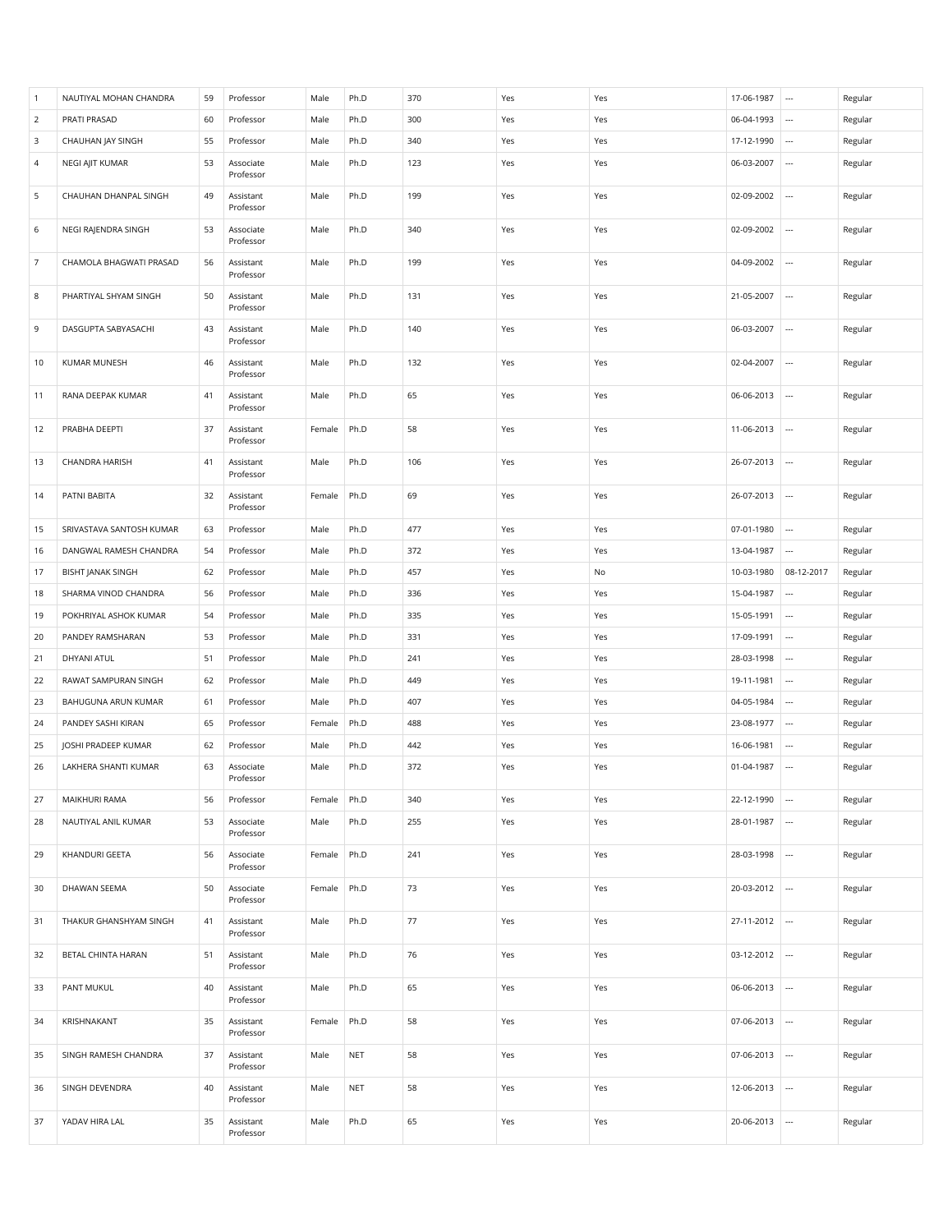| 38 | SINGH JOSEPH                   | 43 | Assistant<br>Professor | Male   | Ph.D   | 68  | Yes | Yes | 07-08-2013 | $\overline{\phantom{a}}$ | Regular |
|----|--------------------------------|----|------------------------|--------|--------|-----|-----|-----|------------|--------------------------|---------|
| 39 | PANWAR NARAYAN SINGH           | 55 | Professor              | Male   | Ph.D   | 382 | Yes | Yes | 27-12-1986 |                          | Regular |
| 40 | RAUTHAN MAN MOHAN SINGH        | 54 | Professor              | Male   | Ph.D   | 206 | Yes | Yes | 07-02-2001 | $\cdots$                 | Regular |
| 41 | RAIWANI YADAV PRASAD           | 51 | Associate<br>Professor | Male   | Ph.D   | 323 | Yes | Yes | 15-05-1991 |                          | Regular |
| 42 | THAPLIYAL MADHURA PRASAD       | 58 | Associate<br>Professor | Male   | Ph.D   | 276 | Yes | Yes | 01-04-1995 | $\overline{\phantom{a}}$ | Regular |
| 43 | KATHAIT GAMBHEER SINGH         | 32 | Assistant<br>Professor | Male   | M.Tech | 76  | Yes | Yes | 21-03-2012 |                          | Regular |
| 44 | RAWAL NARENDER                 | 41 | Assistant<br>Professor | Male   | Ph.D   | 73  | Yes | Yes | 21-03-2012 |                          | Regular |
| 45 | THAPLIYAL PRASHANT             | 30 | Assistant<br>Professor | Male   | M.Tech | 80  | Yes | Yes | 21-03-2012 | $\overline{\phantom{a}}$ | Regular |
| 46 | <b>BARTHWAL VARUN</b>          | 33 | Assistant<br>Professor | Male   | M.Tech | 73  | Yes | Yes | 21-03-2012 | $\overline{\phantom{a}}$ | Regular |
| 47 | PUNDIR YOGENDRA PRATAP         | 35 | Assistant<br>Professor | Male   | M.Tech | 80  | Yes | Yes | 21-03-2012 | $\overline{\phantom{a}}$ | Regular |
| 48 | KUMAR KULDIP                   | 35 | Assistant<br>Professor | Male   | M.Tech | 80  | Yes | Yes | 24-03-2012 |                          | Regular |
| 49 | ROHILLA VISHAL                 | 36 | Assistant<br>Professor | Male   | M.Tech | 80  | Yes | Yes | 26-03-2012 | $\overline{\phantom{a}}$ | Regular |
| 50 | BAHUGUNA ARUN SHEKHAR          | 39 | Assistant<br>Professor | Male   | M.Tech | 80  | Yes | Yes | 29-03-2012 |                          | Regular |
| 51 | <b>BISWAS DON</b>              | 32 | Assistant<br>Professor | Male   | M.Tech | 80  | Yes | Yes | 29-03-2012 | $\overline{\phantom{a}}$ | Regular |
| 52 | <b>GUPTA MANOJ KUMAR</b>       | 45 | Assistant<br>Professor | Male   | M.Tech | 70  | Yes | Yes | 26-06-2012 |                          | Regular |
| 53 | <b>GANGIL BRIJESH</b>          | 40 | Assistant<br>Professor | Male   | Ph.D   | 70  | Yes | Yes | 28-06-2012 |                          | Regular |
| 54 | TAMTA VINAY PRASAD             | 35 | Assistant<br>Professor | Male   | M.Tech | 77  | Yes | Yes | 19-11-2012 | $\overline{\phantom{a}}$ | Regular |
| 55 | PANWAR RAM SINGH               | 62 | Professor              | Male   | Ph.D   | 496 | Yes | Yes | 01-12-1977 | $\overline{\phantom{a}}$ | Regular |
| 56 | RAWAT MADAN SWAROOP SINGH      | 57 | Professor              | Male   | Ph.D   | 372 | Yes | Yes | 13-04-1987 | $\overline{\phantom{a}}$ | Regular |
| 57 | CHAUNIYAL DEVI DUTT            | 64 | Professor              | Male   | Ph.D   | 362 | Yes | Yes | 22-04-1987 | $\overline{\phantom{a}}$ | Regular |
| 58 | RAWAT GOVIND SINGH             | 63 | Professor              | Male   | Ph.D   | 446 | Yes | Yes | 07-02-1981 |                          | Regular |
| 59 | RANA RAJENDRA SINGH            | 59 | Professor              | Male   | Ph.D   | 308 | Yes | Yes | 13-08-1993 | $\cdots$                 | Regular |
| 60 | NAINWAL HARISH CHANDRA         | 57 | Professor              | Male   | Ph.D   | 336 | Yes | Yes | 24-04-1990 |                          | Regular |
| 61 | SUNDRIYAL YASHPAL              | 60 | Professor              | Male   | Ph.D   | 336 | Yes | Yes | 24-04-1990 | $\overline{\phantom{a}}$ | Regular |
| 62 | NAITHANI BHANU PRASAD          | 50 | Associate<br>Professor | Male   | Ph.D   | 323 | Yes | Yes | 11-09-1991 | $\cdots$                 | Regular |
| 63 | PANWAR MOHAN SINGH             | 54 | Associate<br>Professor | Male   | Ph.D   | 323 | Yes | Yes | 11-09-1991 | $\overline{\phantom{a}}$ | Regular |
| 64 | NEGI MAHAVEER SINGH            | 55 | Associate<br>Professor | Male   | Ph.D   | 331 | Yes | Yes | 11-09-1991 | $\cdots$                 | Regular |
| 65 | KUNWAR RAKESH CHANDRA<br>SINGH | 57 | Associate<br>Professor | Male   | Ph.D   | 340 | Yes | Yes | 23-12-1990 | $\cdots$                 | Regular |
| 66 | <b>CHAUHAN BHARTI</b>          | 51 | Associate<br>Professor | Female | Ph.D   | 320 | Yes | Yes | 06-08-1992 | $\cdots$                 | Regular |
| 67 | BISHT MAHENDRA PRATAP SINGH    | 55 | Associate<br>Professor | Male   | Ph.D   | 308 | Yes | Yes | 30-08-1993 | $\cdots$                 | Regular |
| 68 | LAKHERA LAXMI PRASAD           | 58 | Assistant<br>Professor | Male   | Ph.D   | 221 | Yes | Yes | 08-11-2000 | $\ddotsc$                | Regular |
| 69 | JOSHI D M                      | 65 | Professor              | Male   | Ph.D   | 525 | Yes | No  | 22-08-1977 | 31-05-2018               | Regular |
| 70 | JOSHI GEETA                    | 64 | Professor              | Female | Ph.D   | 513 | Yes | Yes | 27-02-1976 | $\overline{\phantom{a}}$ | Regular |
| 71 | GAIROLA RAJENDRA PRASAD        | 63 | Professor              | Male   | Ph.D   | 497 | Yes | Yes | 01-11-1977 | $\cdots$                 | Regular |
| 72 | BHATT SUBHAS CHANDRA           | 58 | Professor              | Male   | Ph.D   | 371 | Yes | Yes | 02-05-1987 | $\overline{\phantom{a}}$ | Regular |
| 73 | UPADHAYAY TRILOK CHANDR        | 55 | Professor              | Male   | Ph.D   | 323 | Yes | Yes | 15-05-1991 | $\overline{\phantom{a}}$ | Regular |
| 74 | NEGI DARWAN SINGH              | 61 | Professor              | Male   | Ph.D   | 393 | Yes | Yes | 28-07-1986 | $\cdots$                 | Regular |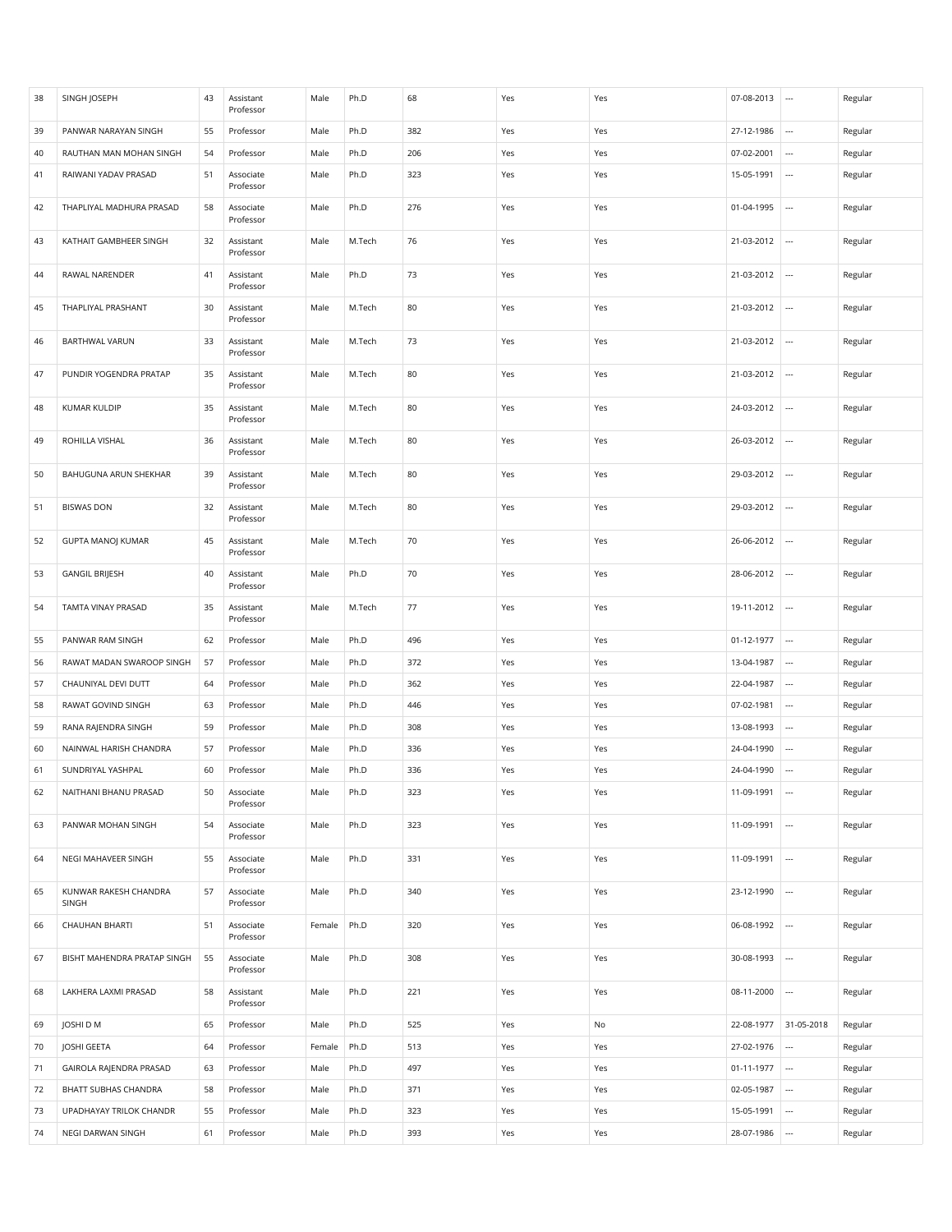| 75  | DIMRI RAMESH CHANDRA        | 55 | Professor              | Male   | Ph.D       | 323 | Yes | Yes | 15-05-1991 | $\cdots$                 | Regular |
|-----|-----------------------------|----|------------------------|--------|------------|-----|-----|-----|------------|--------------------------|---------|
| 76  | NEGI DEVENDRA SINGH         | 53 | Professor              | Male   | Ph.D       | 323 | Yes | Yes | 15-05-1991 |                          | Regular |
| 77  | PUROHIT KEDAR DUTT          | 66 | Associate<br>Professor | Male   | Ph.D       | 372 | Yes | No  | 04-04-1987 | 31-07-2017               | Regular |
| 78  | RAWAT MADAN SINGH           | 58 | Professor              | Male   | Ph.D       | 311 | Yes | Yes | 01-05-1992 | $\ldots$                 | Regular |
| 79  | BELWAL OM KRISHNA           | 58 | Professor              | Male   | Ph.D       | 323 | Yes | Yes | 15-05-1991 | $\overline{\phantom{a}}$ | Regular |
| 80  | TIWARI JYOTI                | 47 | Assistant<br>Professor | Female | Ph.D       | 240 | Yes | Yes | 20-04-1998 |                          | Regular |
| 81  | SATI ANITA                  | 48 | Assistant<br>Professor | Female | Ph.D       | 123 | Yes | Yes | 06-03-2007 | $\overline{\phantom{a}}$ | Regular |
| 82  | SATI SATISH CHANDRA         | 44 | Assistant<br>Professor | Male   | Ph.D       | 140 | Yes | Yes | 25-08-2007 | $\ldots$                 | Regular |
| 83  | <b>GHIDIYAL NAMRATA</b>     | 46 | Assistant<br>Professor | Female | Ph.D       | 140 | Yes | Yes | 13-03-2007 | $\overline{\phantom{a}}$ | Regular |
| 84  | SHARMA SUKH DEV             | 64 | Professor              | Male   | Ph.D       | 78  | Yes | Yes | 30-03-2012 |                          | Regular |
| 85  | <b>FARUK ABDUL</b>          | 45 | Associate<br>Professor | Male   | Ph.D       | 72  | Yes | Yes | 28-04-2012 | $\overline{\phantom{a}}$ | Regular |
| 86  | SINGH LAKHAN                | 40 | Assistant<br>Professor | Male   | Ph.D       | 58  | Yes | Yes | 07-06-2013 |                          | Regular |
| 87  | RAWAT MEERA                 | 32 | Assistant<br>Professor | Female | <b>NET</b> | 58  | Yes | Yes | 11-06-2013 |                          | Regular |
| 88  | JITENDRA                    | 37 | Assistant<br>Professor | Male   | Ph.D       | 58  | Yes | Yes | 11-06-2013 | $\ldots$                 | Regular |
| 89  | KALA SHUBHRA                | 39 | Assistant<br>Professor | Female | Ph.D       | 58  | Yes | Yes | 24-06-2013 | ---                      | Regular |
| 90  | <b>GAUTAM ALOK SAGAR</b>    | 35 | Assistant<br>Professor | Male   | Ph.D       | 69  | Yes | Yes | 01-07-2013 |                          | Regular |
| 91  | HOTA PRASANTA KUMAR         | 43 | Assistant<br>Professor | Male   | Ph.D       | 64  | Yes | Yes | 06-07-2013 |                          | Regular |
| 92  | KUMAR ASHOK                 | 36 | Assistant              | Male   | Ph.D       | 67  | Yes | Yes | 05-08-2013 | $\cdots$                 | Regular |
|     |                             |    | Professor              |        |            |     |     |     |            |                          |         |
| 93  | BHATT AJAY BALABH           | 65 | Professor              | Male   | Ph.D       | 496 | Yes | No  | 23-08-1977 | 31-03-2018               | Regular |
| 94  | VASHIST DINESH PRASAD       | 64 | Professor              | Male   | Ph.D       | 494 | Yes | Yes | 25-10-1977 | $\overline{\phantom{a}}$ | Regular |
| 95  | BHATT RAJENDRA PRASAD       | 63 | Professor              | Male   | Ph.D       | 482 | Yes | Yes | 18-02-1978 |                          | Regular |
| 96  | SHARMA CHANDRA MOHAN        | 58 | Professor              | Male   | Ph.D       | 380 | Yes | Yes | 13-04-1987 | $\overline{\phantom{a}}$ | Regular |
| 97  | SHARMA RAMESH CHANDRA       | 64 | Professor              | Male   | D.Sc       | 497 | Yes | Yes | 23-12-1975 | $\ldots$                 | Regular |
| 98  | BAHUGUNA SATYA NAND         | 62 | Professor              | Male   | Ph.D       | 358 | Yes | Yes | 20-06-1988 | $\overline{\phantom{a}}$ | Regular |
| 99  | NAUTIYAL PRAKASH            | 60 | Professor              | Male   | Ph.D       | 334 | Yes | Yes | 03-10-1991 | $\overline{\phantom{a}}$ | Regular |
| 100 | TIWARI JAY KRISHN           | 61 | Professor              | Male   | Ph.D       | 344 | Yes | Yes | 24-04-1990 | $\ldots$                 | Regular |
| 101 | <b>GUSAIN MANJU PRAKASH</b> | 53 | Professor              | Female | Ph.D       | 320 | Yes | Yes | 19-08-1992 | $\ldots$                 | Regular |
| 102 | <b>GUSAIN OM PRAKASH</b>    | 53 | Professor              | Male   | Ph.D       | 320 | Yes | Yes | 19-08-1992 | $\ldots$                 | Regular |
| 103 | LAKHERA PRAMESH CHANDRA     | 62 | Associate<br>Professor | Male   | Ph.D       | 142 | Yes | Yes | 06-03-2007 |                          | Regular |
| 104 | BHANDARI BHUPENDRA SINGH    | 49 | Assistant<br>Professor | Male   | Ph.D       | 149 | Yes | Yes | 15-07-2006 | $\ldots$                 | Regular |
| 105 | SINGH DEEPAK                | 48 | Assistant<br>Professor | Male   | Ph.D       | 153 | Yes | Yes | 15-07-2006 | $\ldots$                 | Regular |
| 106 | <b>JOSHI GOPAL KRISHNA</b>  | 41 | Assistant<br>Professor | Male   | Ph.D       | 133 | Yes | Yes | 12-03-2007 | $\ldots$                 | Regular |
| 107 | MEHTA JAGAT PRAKASH         | 54 | Assistant<br>Professor | Male   | Ph.D       | 149 | Yes | Yes | 15-07-2006 | $\ldots$                 | Regular |
| 108 | ARYA MAMTA                  | 37 | Assistant<br>Professor | Female | Ph.D       | 133 | Yes | Yes | 12-03-2007 | $\ldots$                 | Regular |
| 109 | SAKLANI POOJA               | 35 | Assistant<br>Professor | Female | Ph.D       | 133 | Yes | Yes | 06-03-2007 | $\ldots$                 | Regular |
| 110 | TIWARI PRABHAWATI           | 53 | Assistant<br>Professor | Female | Ph.D       | 141 | Yes | Yes | 06-03-2007 |                          | Regular |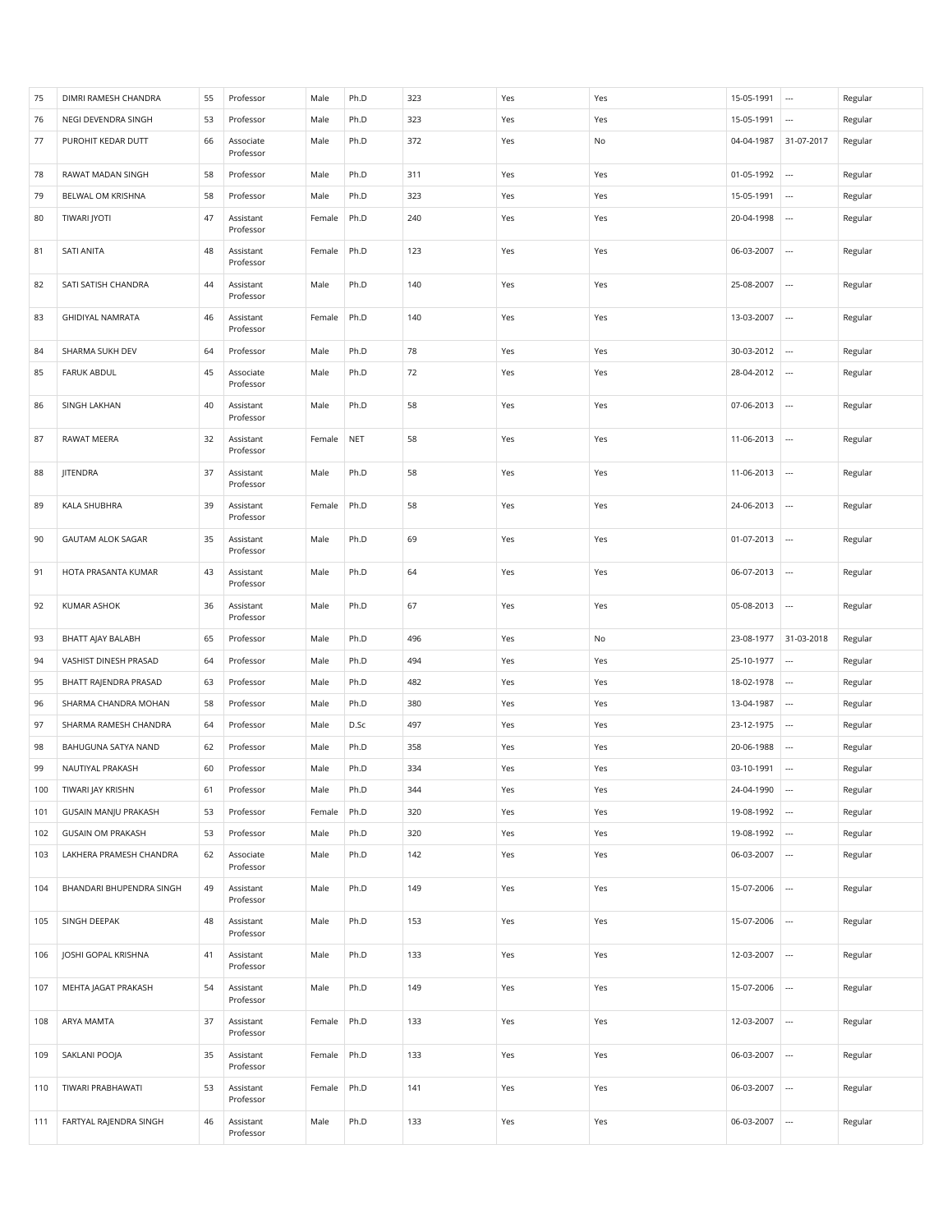| 112 | <b>TAMTA RAJ KAMAL</b>    | 43 | Assistant<br>Professor | Male   | <b>NET</b> | 121 | Yes | Yes | 01-03-2008 | $\overline{\phantom{a}}$ | Regular |
|-----|---------------------------|----|------------------------|--------|------------|-----|-----|-----|------------|--------------------------|---------|
| 113 | <b>SINGH NAKLI</b>        | 62 | Professor              | Male   | Ph.D       | 471 | Yes | Yes | 10-01-1980 |                          | Regular |
| 114 | RATURI APARNA             | 33 | Assistant<br>Professor | Female | Ph.D       | 58  | Yes | Yes | 11-06-2013 | $\overline{\phantom{a}}$ | Regular |
| 115 | SINGH RAHUL KUNWAR        | 32 | Assistant<br>Professor | Male   | Ph.D       | 66  | Yes | Yes | 11-06-2013 |                          | Regular |
| 116 | RAWAT SEEMA               | 43 | Assistant<br>Professor | Female | Ph.D       | 66  | Yes | Yes | 11-06-2013 | $\cdots$                 | Regular |
| 117 | KUMAR DHANANJYA           | 34 | Assistant<br>Professor | Male   | Ph.D       | 66  | Yes | Yes | 11-06-2013 | $\cdots$                 | Regular |
| 118 | CHAUHAN JASPAL SINGH      | 33 | Assistant<br>Professor | Male   | Ph.D       | 58  | Yes | Yes | 11-06-2013 | $\cdots$                 | Regular |
| 119 | <b>GUPTA VIDHU</b>        | 32 | Assistant<br>Professor | Female | <b>NET</b> | 58  | Yes | Yes | 14-06-2013 | $\overline{\phantom{a}}$ | Regular |
| 120 | YADAV SURABH              | 40 | Assistant<br>Professor | Male   | Ph.D       | 65  | Yes | Yes | 21-06-2013 |                          | Regular |
| 121 | MAURYA VINEET KUMAR       | 37 | Assistant<br>Professor | Male   | Ph.D       | 66  | Yes | Yes | 24-06-2013 | $\overline{\phantom{a}}$ | Regular |
| 122 | ASHA                      | 41 | Assistant<br>Professor | Female | Ph.D       | 65  | Yes | Yes | 04-07-2013 | $\cdots$                 | Regular |
| 123 | NIGAM MANISHA             | 37 | Assistant<br>Professor | Female | Ph.D       | 68  | Yes | Yes | 19-08-2013 | $\cdots$                 | Regular |
| 124 | <b>KUMAR SUDHIR</b>       | 32 | Assistant<br>Professor | Male   | Ph.D       | 63  | Yes | Yes | 20-08-2013 | $\cdots$                 | Regular |
| 125 | SINGH NISHA               | 31 | Assistant<br>Professor | Female | Ph.D       | 61  | Yes | Yes | 30-06-2013 |                          | Regular |
| 126 | BHATTACHARYA INDRASHIS    | 36 | Assistant<br>Professor | Male   | Ph.D       | 66  | Yes | Yes | 17-10-2013 | $\cdots$                 | Regular |
| 127 | THAPLIYAL REKHA           | 61 | Professor              | Female | Ph.D       | 472 | Yes | Yes | 26-12-1979 | $\overline{\phantom{a}}$ | Regular |
| 128 | NEGI SANTAN SINGH         | 62 | Professor              | Male   | Ph.D       | 365 | Yes | Yes | 28-11-1988 | $\cdots$                 | Regular |
| 129 | BHATT RAKESH CHANDRA      | 59 | Professor              | Male   | Ph.D       | 336 | Yes | Yes | 24-04-1990 | $\overline{\phantom{a}}$ | Regular |
| 130 | SAKLANI DINESH PRASAD     | 55 | Professor              | Male   | Ph.D       | 321 | Yes | Yes | 04-05-1992 | $\overline{\phantom{a}}$ | Regular |
| 131 | SOOD CHANDRA SEKHAR       | 62 | Professor              | Male   | Ph.D       | 456 | Yes | Yes | 24-04-1980 | $\cdots$                 | Regular |
| 132 | NAUTIYAL ANNPURNA         | 60 | Professor              | Female | Ph.D       | 456 | Yes | Yes | 24-04-1980 | $\overline{\phantom{a}}$ | Regular |
| 133 | BAURAI HIMANSHU           | 57 | Professor              | Female | Ph.D       | 372 | Yes | Yes | 13-04-1987 | $\cdots$                 | Regular |
| 134 | <b>GAIROLA RAMANAND</b>   | 61 | Professor              | Male   | Ph.D       | 456 | Yes | Yes | 22-04-1980 | $\cdots$                 | Regular |
| 135 | SEMWAL MADAN MOHAN        | 53 | Professor              | Male   | Ph.D       | 323 | Yes | Yes | 15-05-1991 |                          | Regular |
| 136 | NAUTIYAL RAJA RAM         | 66 | Professor              | Male   | Ph.D       | 472 | Yes | No  | 26-12-1979 | 31-07-2017               | Regular |
| 137 | RANA PYAR SINGH           | 60 | Professor              | Male   | Ph.D       | 388 | Yes | Yes | 26-12-1986 | $\cdots$                 | Regular |
| 138 | PACHAURI JWALA PRASAD     | 65 | Professor              | Male   | Ph.D       | 489 | Yes | No  | 20-07-1978 | 31-01-2018               | Regular |
| 139 | MUKESH VIBHA              | 59 | Professor              | Female | Ph.D       | 448 | Yes | Yes | 19-12-1981 | $\cdots$                 | Regular |
| 140 | SATI MAHESH CHANDRA       | 51 | Professor              | Male   | Ph.D       | 340 | Yes | Yes | 22-12-1990 |                          | Regular |
| 141 | NAUTIYAL VINOD            | 64 | Professor              | Male   | Ph.D       | 471 | Yes | Yes | 10-01-1980 | $\cdots$                 | Regular |
| 142 | CHAUHAN HARI BHAJAN SINGH | 55 | Professor              | Male   | Ph.D       | 340 | Yes | Yes | 22-12-1990 | $\cdots$                 | Regular |
| 143 | SAKLANI PRADEEP MOHAN     | 56 | Professor              | Male   | Ph.D       | 323 | Yes | Yes | 15-05-1991 | $\overline{\phantom{a}}$ | Regular |
| 144 | SINGH MRIGENDRA KUMAR     | 60 | Professor              | Male   | Ph.D       | 331 | Yes | Yes | 11-09-1991 | $\cdots$                 | Regular |
| 145 | SINGH RAJ PAL             | 57 | Professor              | Male   | Ph.D       | 341 | Yes | Yes | 31-10-1990 |                          | Regular |
| 146 | DANGWAL KIRAN             | 57 | Professor              | Female | Ph.D       | 327 | Yes | Yes | 23-01-1991 |                          | Regular |
| 147 | KHANDURI INDOO PANDEY     | 58 | Professor              | Female | Ph.D       | 330 | Yes | Yes | 01-10-1991 |                          | Regular |
| 148 | FARSWAN YOGAMBER SINGH    | 56 | Professor              | Male   | Ph.D       | 248 | Yes | Yes | 01-08-1998 |                          | Regular |
| 149 | SAKLANI BINA              | 64 | Professor              | Female | Ph.D       | 291 | Yes | Yes | 25-01-1994 | $\overline{\phantom{a}}$ | Regular |
| 150 | CHAUHAN VIDHYA SINGH      | 60 | Professor              | Male   | Ph.D       | 340 | Yes | Yes | 22-12-1990 | $\cdots$                 | Regular |
|     |                           | 61 |                        | Male   | Ph.D       | 137 |     | Yes | 03-11-2007 | $\overline{\phantom{a}}$ | Regular |
| 151 | SINGH SATISH CHANDRA      |    | Associate<br>Professor |        |            |     | Yes |     |            |                          |         |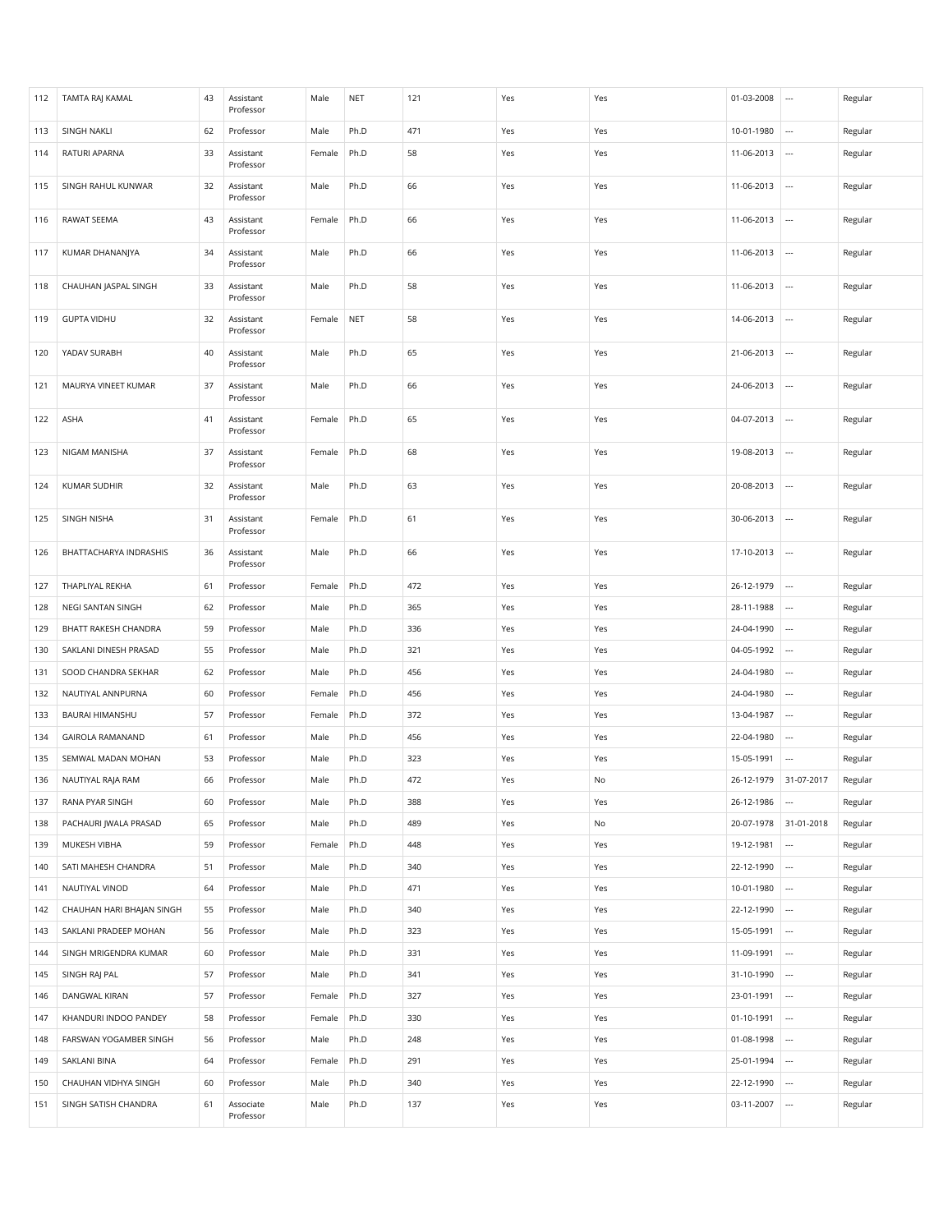| 152 | KHANDURI MANJU                 | 51 | Professor              | Female | Ph.D       | 332 | Yes | Yes | 15-05-1991 | $\overline{\phantom{a}}$ | Regular |
|-----|--------------------------------|----|------------------------|--------|------------|-----|-----|-----|------------|--------------------------|---------|
| 153 | BAHUGUNA UMA                   | 47 | Assistant<br>Professor | Female | Ph.D       | 138 | Yes | Yes | 06-10-2007 |                          | Regular |
| 154 | BHATT JAY PRAKASH              | 41 | Assistant<br>Professor | Male   | Ph.D       | 138 | Yes | Yes | 06-10-2007 | $\cdots$                 | Regular |
| 155 | PUROHIT DATA RAM               | 64 | Professor              | Male   | Ph.D       | 472 | Yes | Yes | 26-12-1979 | $\overline{\phantom{a}}$ | Regular |
| 156 | DANGWAL SUREKHA                | 51 | Professor              | Female | Ph.D       | 336 | Yes | Yes | 24-04-1990 |                          | Regular |
| 157 | RANA MANJULA                   | 54 | Professor              | Female | Ph.D       | 379 | Yes | Yes | 26-09-1987 | $\overline{\phantom{a}}$ | Regular |
| 158 | <b>GHILDIAL VINEET</b>         | 62 | Professor              | Female | Ph.D       | 395 | Yes | Yes | 13-04-1987 | $\overline{\phantom{a}}$ | Regular |
| 159 | DANGWAL ASHA RAM               | 63 | Professor              | Male   | Ph.D       | 472 | Yes | Yes | 26-12-1979 |                          | Regular |
| 160 | <b>JUGRAN MRIDULA</b>          | 60 | Professor              | Female | Ph.D       | 459 | Yes | Yes | 24-01-1980 | $\overline{\phantom{a}}$ | Regular |
| 161 | KALA RAKESH KUMAR              | 63 | Associate<br>Professor | Male   | M. Phil    | 487 | Yes | Yes | 06-09-1978 | $\overline{\phantom{a}}$ | Regular |
| 162 | SHAKUNTALA                     | 58 | Associate<br>Professor | Female | Ph.D       | 379 | Yes | Yes | 28-09-1987 |                          | Regular |
| 163 | CHAUHAN KAMLA                  | 57 | Professor              | Female | Ph.D       | 392 | Yes | Yes | 20-04-1987 |                          | Regular |
| 164 | PANDEY ASHA                    | 59 | Professor              | Female | Ph.D       | 377 | Yes | Yes | 14-11-1987 | $\cdots$                 | Regular |
| 165 | <b>GUPTA MONIKA</b>            | 49 | Professor              | Female | Ph.D       | 291 | Yes | Yes | 25-01-1994 |                          | Regular |
| 166 | <b>BISHT DHAN SINGH</b>        | 54 | Professor              | Male   | Ph.D       | 323 | Yes | Yes | 15-05-1991 |                          | Regular |
| 167 | KABTIYAL PRAKASH CHANDRA       | 65 | Associate              | Male   | Ph.D       | 291 | Yes | No  | 24-01-1994 | 31-12-2017               | Regular |
|     |                                |    | Professor              |        |            |     |     |     |            |                          |         |
| 168 | KUMAR DEEPAK                   | 43 | Professor              | Male   | Ph.D       | 120 | Yes | Yes | 22-04-2008 |                          | Regular |
| 169 | <b>BISHT GUDDI</b>             | 43 | Assistant<br>Professor | Female | Ph.D       | 171 | Yes | Yes | 31-12-2004 | $\overline{\phantom{a}}$ | Regular |
| 170 | PANDEY PURNIMA                 | 64 | Associate<br>Professor | Female | Ph.D       | 458 | Yes | Yes | 15-02-1980 |                          | Regular |
| 171 | JAYASWAL SUDHANSHU             | 57 | Associate<br>Professor | Male   | Ph.D       | 319 | Yes | Yes | 24-09-1992 |                          | Regular |
| 172 | <b>GUPTA ASHUTOSH</b>          | 36 | Assistant<br>Professor | Male   | Ph.D       | 120 | Yes | Yes | 02-04-2008 | $\overline{\phantom{a}}$ | Regular |
| 173 | BAGRI SATISH CHANDRA           | 61 | Professor              | Male   | Ph.D       | 458 | Yes | Yes | 04-02-1980 | $\overline{\phantom{a}}$ | Regular |
| 174 | <b>GUPTA SHIV KUMAR</b>        | 52 | Professor              | Male   | Ph.D       | 291 | Yes | Yes | 29-01-1994 | $\overline{\phantom{a}}$ | Regular |
| 175 | DHODI RAKESH KUMAR             | 46 | Assistant<br>Professor | Male   | Ph.D       | 202 | Yes | Yes | 09-06-2001 |                          | Regular |
| 176 | DHODI RASHMI                   | 41 | Assistant<br>Professor | Female | Ph.D       | 202 | Yes | Yes | 09-06-2001 | $\cdots$                 | Regular |
| 177 | MAMGAIN PRADEEP                | 46 | Assistant<br>Professor | Male   | Ph.D       | 78  | Yes | Yes | 01-10-2012 | $\overline{\phantom{a}}$ | Regular |
| 178 | ELANGBAM BINODINI DEVI         | 33 | Assistant<br>Professor | Female | Ph.D       | 78  | Yes | Yes | 09-10-2012 | $\overline{\phantom{a}}$ | Regular |
| 179 | GAJAKOSH ARVIND<br>RAMACHANDRA | 35 | Assistant<br>Professor | Male   | <b>NET</b> | 78  | Yes | Yes | 09-10-2012 | $\cdots$                 | Regular |
| 180 | JAISWAL RACHANA                | 31 | Assistant<br>Professor | Female | <b>NET</b> | 78  | Yes | Yes | 10-10-2012 | $\cdots$                 | Regular |
| 181 | KURUVA MAHENDRA BABU           | 31 | Assistant<br>Professor | Male   | Ph.D       | 78  | Yes | Yes | 15-10-2012 | $\overline{\phantom{a}}$ | Regular |
| 182 | <b>KUMAR SURENDRA</b>          | 40 | Assistant<br>Professor | Male   | Ph.D       | 77  | Yes | Yes | 21-11-2012 | $\overline{\phantom{a}}$ | Regular |
| 183 | KASHYAP MONIKA                 | 33 | Assistant<br>Professor | Female | Ph.D       | 76  | Yes | Yes | 05-12-2012 |                          | Regular |
| 184 | TIWARI SHYAM DUTT              | 65 | Professor              | Male   | Ph.D       | 497 | Yes | No  | 04-11-1977 | 31-03-2018               | Regular |
| 185 | BISHT NARENDRA SINGH           | 64 | Professor              | Male   | Ph.D       | 492 | Yes | Yes | 07-01-1975 | $\overline{\phantom{a}}$ | Regular |
| 186 | NAITHANI UMESH CHANDRA         | 65 | Professor              | Male   | Ph.D       | 500 | Yes | Yes | 23-08-1977 | $\overline{\phantom{a}}$ | Regular |
| 187 | PANT TRILOK PRASAD             | 65 | Professor              | Male   | Ph.D       | 500 | Yes | No  | 23-08-1977 | 31-01-2018               | Regular |
| 188 | GODIYAL JAY KRISHNA            | 63 | Professor              | Male   | Ph.D       | 448 | Yes | Yes | 02-12-1981 | $\overline{\phantom{a}}$ | Regular |
| 189 | SINGH VEEMAL SHEEL             | 64 | Professor              | Male   | Ph.D       | 335 | Yes | Yes | 14-05-1990 |                          | Regular |
| 190 | MANJULA                        | 65 | Professor              | Female | Ph.D       | 500 | Yes | Yes | 23-08-1977 |                          | Regular |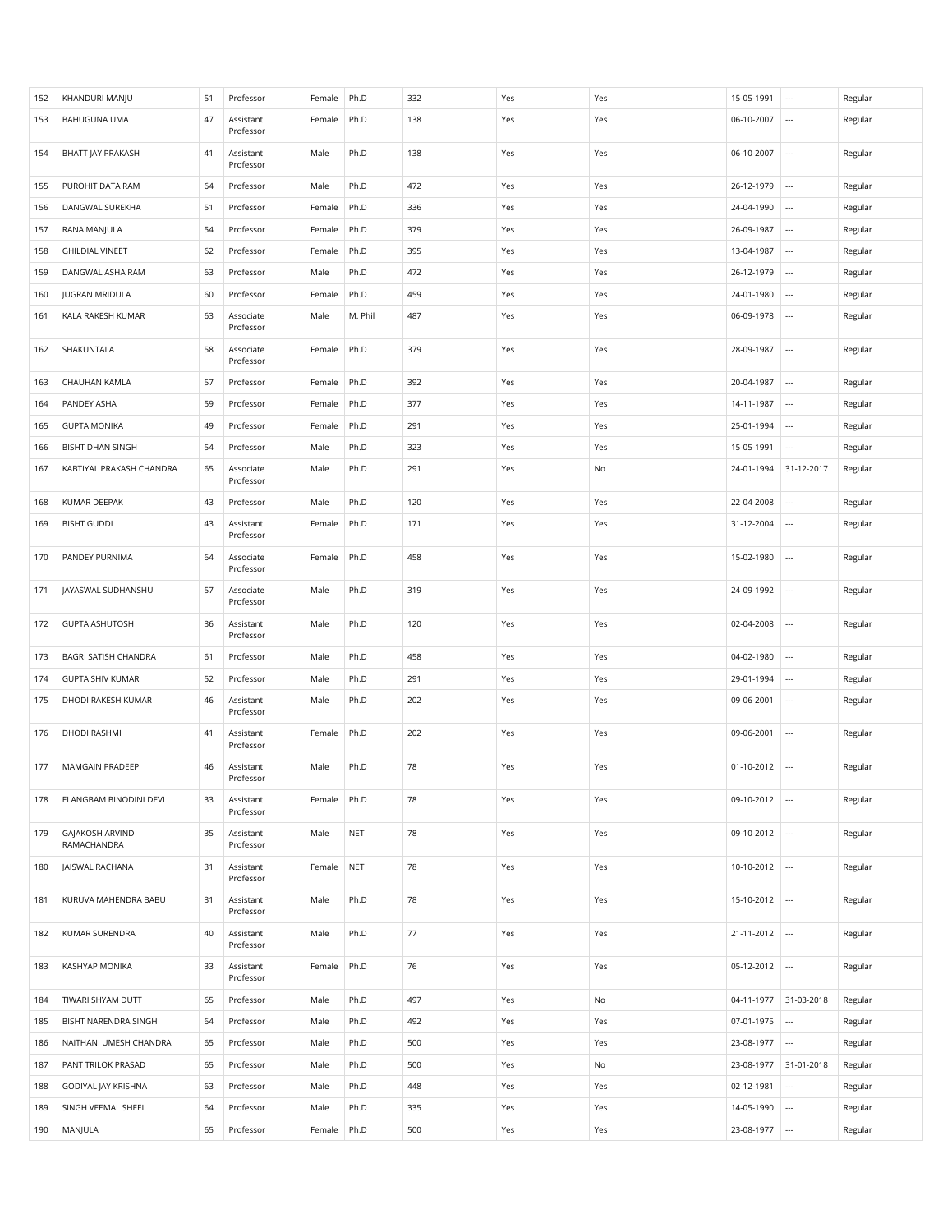| 191 | SYED ASHRAF HUSAIN ZAIDI | 62 | Professor              | Male       | Ph.D | 487 | Yes | Yes | 04-09-1978 | $\overline{\phantom{a}}$ | Regular |
|-----|--------------------------|----|------------------------|------------|------|-----|-----|-----|------------|--------------------------|---------|
| 192 | MEENAKSHI UPRETI         | 65 | Associate<br>Professor | Female     | M.A  | 497 | Yes | Yes | 17-11-1977 | $\overline{\phantom{a}}$ | Regular |
| 193 | DOBRIYAL ANOOP KUMAR     | 59 | Professor              | Male       | Ph.D | 393 | Yes | Yes | 28-07-1986 | $\ldots$                 | Regular |
| 194 | DABRAL VINAY KUMAR       | 65 | Professor              | Male       | Ph.D | 459 | Yes | No  | 31-08-1980 | 31-08-2017               | Regular |
| 195 | PUROHIT KAMLESH CHANDRA  | 64 | Professor              | Male       | Ph.D | 358 | Yes | Yes | 21-06-1988 | $\overline{\phantom{a}}$ | Regular |
| 196 | ZAIDI REHNA              | 56 | Professor              | Female     | Ph.D | 323 | Yes | Yes | 15-05-1991 |                          | Regular |
| 197 | KALA RAKESH              | 58 | Professor              | Male       | Ph.D | 323 | Yes | Yes | 15-05-1991 | $\cdots$                 | Regular |
| 198 | <b>GAIROLA BIMAL</b>     | 64 | Associate<br>Professor | Male       | Ph.D | 484 | Yes | Yes | 02-05-1979 |                          | Regular |
| 199 | GUPTA SUBHASH CHANDRA    | 59 | Professor              | Male       | Ph.D | 358 | Yes | Yes | 21-06-1988 | $\cdots$                 | Regular |
| 200 | RUDOLA ANITA             | 54 | Associate<br>Professor | Female     | Ph.D | 331 | Yes | Yes | 11-09-1991 | $\overline{\phantom{a}}$ | Regular |
| 201 | BISHT MAHAVEER SINGH     | 58 | Professor              | Male       | Ph.D | 330 | Yes | Yes | 03-10-1991 | $\cdots$                 | Regular |
| 202 | BADONI PRABHAKAR PRASAD  | 55 | Professor              | Male       | Ph.D | 323 | Yes | Yes | 15-05-1991 |                          | Regular |
| 203 | DANGWAL RAJESH           | 53 | Professor              | Male       | Ph.D | 328 | Yes | Yes | 15-05-1991 |                          | Regular |
| 204 | GAIROLA UMESH CHANDRA    | 53 | Professor              | Male       | Ph.D | 311 | Yes | Yes | 09-05-1992 | $\cdots$                 | Regular |
| 205 | BARTHWAL JAIJEET         | 54 | Associate<br>Professor | Male       | M.A  | 327 | Yes | Yes | 14-08-1991 | $\overline{\phantom{a}}$ | Regular |
| 206 | PANDEY GOPAL KRISHNA     | 64 | Associate<br>Professor | Male       | Ph.D | 280 | Yes | Yes | 27-12-1995 | $\overline{\phantom{a}}$ | Regular |
| 207 | SINHA PIYUSH             | 50 | Professor              | Male       | Ph.D | 307 | Yes | Yes | 01-09-1993 | $\overline{\phantom{a}}$ | Regular |
| 208 | VERMA VINAY KUMAR        | 50 | Associate<br>Professor | Male       | M.A  | 331 | Yes | Yes | 07-09-1991 | $\overline{\phantom{a}}$ | Regular |
| 209 | RAWAT ARUN SINGH         | 49 | Professor              | Male       | Ph.D | 307 | Yes | Yes | 08-09-1993 |                          | Regular |
| 210 | GAIROLA SURESH CHANDRA   | 51 | Professor              | Male       | Ph.D | 331 | Yes | Yes | 01-09-1991 | $\overline{\phantom{a}}$ | Regular |
| 211 | RAWAT POONAM BISHT       | 44 | Associate<br>Professor | Female     | Ph.D | 156 | Yes | Yes | 11-04-2005 | $\overline{\phantom{a}}$ | Regular |
| 212 | NEGI RAJENDRA SINGH      | 59 | Professor              | Male       | Ph.D | 199 | Yes | Yes | 22-12-1990 | $\cdots$                 | Regular |
| 213 | NAITHANI REKHA           | 56 | Associate<br>Professor | Female     | Ph.D | 393 | Yes | Yes | 28-07-1986 | $\overline{\phantom{a}}$ | Regular |
| 214 | KOTNALA CHANDRA BHANU    | 51 | Assistant<br>Professor | Male       | Ph.D | 133 | Yes | Yes | 06-03-2007 |                          | Regular |
| 215 | PUROHIT MAHESH CHANDRA   | 50 | Assistant<br>Professor | Male       | Ph.D | 133 | Yes | Yes | 06-03-2007 | $\overline{\phantom{a}}$ | Regular |
| 216 | PRAKASH RAM              | 48 | Assistant<br>Professor | Male       | Ph.D | 133 | Yes | Yes | 09-03-2007 | $\overline{\phantom{a}}$ | Regular |
| 217 | KOUNDAL LAXMI DANOSI     | 42 | Assistant<br>Professor | Female NET |      | 133 | Yes | Yes | 06-03-2007 | $\hspace{0.05cm} \cdots$ | Regular |
| 218 | DOBRIYAL KUSUM           | 56 | Assistant<br>Professor | Female     | Ph.D | 138 | Yes | Yes | 06-10-2007 | $\cdots$                 | Regular |
| 219 | BHARTI MOHAN CHANDRA     | 41 | Assistant<br>Professor | Male       | Ph.D | 141 | Yes | Yes | 06-03-2007 | $\overline{\phantom{a}}$ | Regular |
| 220 | KANDARI PRASHANT         | 38 | Assistant<br>Professor | Male       | Ph.D | 138 | Yes | Yes | 06-10-2007 | $\cdots$                 | Regular |
| 221 | MISHRA KUSUM             | 61 | Professor              | Female     | Ph.D | 459 | Yes | Yes | 24-01-1980 | $\overline{\phantom{a}}$ | Regular |
| 222 | DHULIA USHA              | 66 | Professor              | Female     | Ph.D | 500 | Yes | No  | 31-07-1977 | 31-07-2017               | Regular |
| 223 | BHATT HARSHPATI          | 62 | Professor              | Male       | Ph.D | 487 | Yes | Yes | 08-09-1978 | $\overline{\phantom{a}}$ | Regular |
| 224 | JOSHI JEEVAN CHANDRA     | 63 | Professor              | Male       | Ph.D | 471 | Yes | Yes | 05-01-1980 | $\cdots$                 | Regular |
| 225 | KAINTURA DHURV SINGH     | 53 | Professor              | Male       | Ph.D | 334 | Yes | Yes | 24-04-1990 | $\ldots$                 | Regular |
| 226 | AGARWAL B K              | 62 | Professor              | Male       | Ph.D | 487 | Yes | Yes | 12-09-1978 | $\overline{\phantom{a}}$ | Regular |
| 227 | AGARWAL RAJENDRA KUMAR   | 61 | Professor              | Male       | Ph.D | 471 | Yes | Yes | 31-12-1979 | $\cdots$                 | Regular |
| 228 | SEMALTY PD               | 56 | Professor              | Male       | Ph.D | 387 | Yes | Yes | 03-01-1987 | $\ldots$                 | Regular |
| 229 | SINGH RAM DULHAR         | 63 | Associate<br>Professor | Male       | Ph.D | 361 | Yes | Yes | 03-05-1985 |                          | Regular |
| 230 | <b>GODIYAL SUNITA</b>    | 53 | Professor              | Female     | Ph.D | 340 | Yes | Yes | 22-12-1990 | $\overline{\phantom{a}}$ | Regular |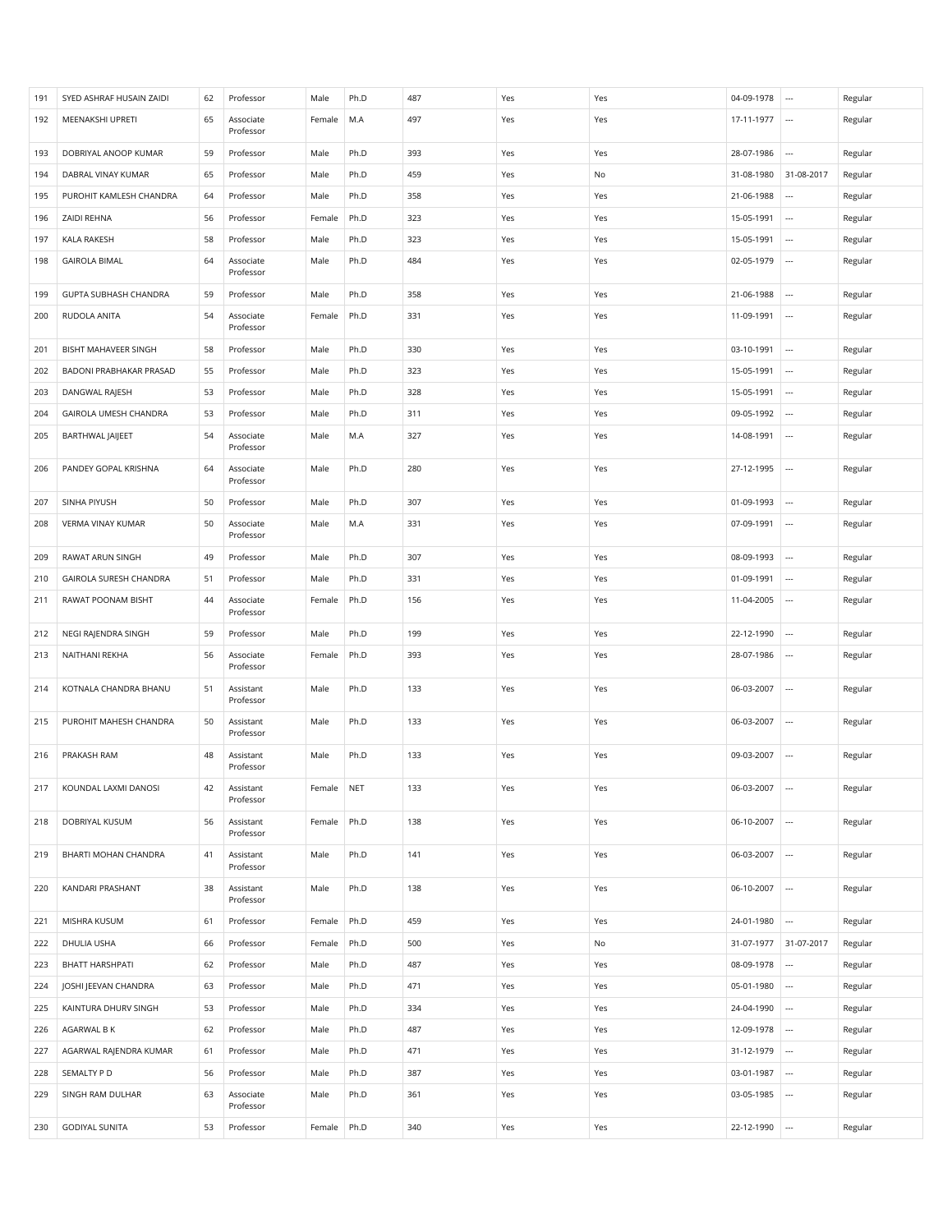| 231 | PANDEY ASHOK KUMAR       | 58 | Professor              | Male   | Ph.D       | 358 | Yes | Yes | 21-06-1988 | $\cdots$                 | Regular |
|-----|--------------------------|----|------------------------|--------|------------|-----|-----|-----|------------|--------------------------|---------|
| 232 | SINGH INDIRA             | 53 | Associate<br>Professor | Female | Ph.D       | 331 | Yes | Yes | 11-09-1991 |                          | Regular |
| 233 | PANT PRABHA              | 63 | Professor              | Female | Ph.D       | 512 | Yes | Yes | 10-08-1976 | $\overline{\phantom{a}}$ | Regular |
| 234 | PANT ARUN                | 61 | Associate<br>Professor | Male   | Ph.D       | 471 | Yes | Yes | 10-01-1980 | $\overline{\phantom{a}}$ | Regular |
| 235 | BISHT BALWANT SINGH      | 61 | Professor              | Male   | Ph.D       | 471 | Yes | Yes | 28-07-1986 |                          | Regular |
| 236 | AGARWAL NARESH KUMAR     | 57 | Professor              | Male   | Ph.D       | 320 | Yes | Yes | 19-08-1992 | $\overline{\phantom{a}}$ | Regular |
| 237 | RAMOLA KHIM SINGH        | 63 | Professor              | Male   | Ph.D       | 372 | Yes | Yes | 13-04-1987 | $\cdots$                 | Regular |
| 238 | SHARMA SUBODH KUMAR      | 54 | Professor              | Male   | Ph.D       | 323 | Yes | Yes | 15-05-1991 |                          | Regular |
| 239 | <b>KUMAR SUBODH</b>      | 55 | Professor              | Male   | Ph.D       | 308 | Yes | Yes | 17-08-1993 |                          | Regular |
| 240 | THAPLIYAL ANAND BALABH   | 51 | Professor              | Male   | Ph.D       | 285 | Yes | Yes | 31-01-1995 | $\cdots$                 | Regular |
| 241 | NEGI JAYDEV SINGH        | 55 | Associate<br>Professor | Male   | Ph.D       | 336 | Yes | Yes | 24-04-1990 | $\overline{\phantom{a}}$ | Regular |
| 242 | PANDEY DHIRENDRA KUMAR   | 60 | Associate<br>Professor | Male   | Ph.D       | 395 | Yes | Yes | 09-05-1985 | $\overline{\phantom{a}}$ | Regular |
| 243 | SINGH KALSESH PATI       | 62 | Associate<br>Professor | Male   | Ph.D       | 393 | Yes | Yes | 28-07-1986 | $\cdots$                 | Regular |
| 244 | PADIYAR GEETALI          | 56 | Professor              | Female | Ph.D       | 340 | Yes | Yes | 22-12-1990 | $\cdots$                 | Regular |
| 245 | RAWAT RUKMA              | 63 | Professor              | Female | Ph.D       | 241 | Yes | Yes | 28-03-1998 |                          | Regular |
| 246 | RAMOLA RAKESH CHAND      | 55 | Professor              | Male   | Ph.D       | 318 | Yes | Yes | 23-10-1992 | $\cdots$                 | Regular |
| 247 | BOURAI ABHAY ANAND       | 52 | Professor              | Male   | Ph.D       | 318 | Yes | Yes | 23-10-1992 | $\cdots$                 | Regular |
| 248 | RANA JAGMOHAN SINGH      | 53 | Professor              | Male   | Ph.D       | 290 | Yes | Yes | 17-02-1994 | $\overline{\phantom{a}}$ | Regular |
| 249 | NEGI MONMOHAN SINGH      | 58 | Associate<br>Professor | Male   | Ph.D       | 311 | Yes | Yes | 15-05-1991 | $\cdots$                 | Regular |
| 250 | <b>BISHT SUMAN</b>       | 61 | Professor              | Female | Ph.D       | 335 | Yes | Yes | 14-05-1990 | $\cdots$                 | Regular |
| 251 | JANGWAN JEET SINGH       | 48 | Professor              | Male   | Ph.D       | 323 | Yes | Yes | 15-05-1991 | $\overline{\phantom{a}}$ | Regular |
| 252 | JOSHI VEENA              | 52 | Professor              | Female | Ph.D       | 323 | Yes | Yes | 15-05-1991 | $\overline{\phantom{a}}$ | Regular |
| 253 | SINGH VIDYA SAGAR        | 53 | Professor              | Male   | Ph.D       | 279 | Yes | Yes | 25-01-1994 | $\cdots$                 | Regular |
| 254 | BAGRI DHRENDRA SINGH     | 52 | Associate<br>Professor | Male   | Ph.D       | 335 | Yes | Yes | 18-05-1990 | $\overline{\phantom{a}}$ | Regular |
| 255 | SHARMA DINESH KUMAR      | 50 | Associate<br>Professor | Male   | Ph.D       | 139 | Yes | Yes | 29-03-2007 |                          | Regular |
| 256 | <b>JOSHI SURENDRA</b>    | 61 | Assistant<br>Professor | Male   | Ph.D       | 247 | Yes | Yes | 21-09-1998 | $\cdots$                 | Regular |
| 257 | RAWAT KUNWAR SINGH       | 49 | Professor              | Male   | Ph.D       | 233 | Yes | Yes | 30-11-1999 | $\cdots$                 | Regular |
| 258 | KUMAR KRISHAN            | 52 | Assistant<br>Professor | Male   | Ph.D       | 248 | Yes | Yes | 10-08-1996 |                          | Regular |
| 259 | KUMAR DEEPAK             | 51 | Assistant<br>Professor | Male   | <b>NET</b> | 320 | Yes | Yes | 07-08-1992 | $\overline{\phantom{a}}$ | Regular |
| 260 | SHAH ARCHANA             | 52 | Assistant<br>Professor | Female | Ph.D       | 240 | Yes | Yes | 25-04-1998 | $\overline{\phantom{a}}$ | Regular |
| 261 | PETWAL KAILASH CHANDRA   | 50 | Assistant<br>Professor | Male   | Ph.D       | 133 | Yes | Yes | 06-03-2007 | $\overline{\phantom{a}}$ | Regular |
| 262 | DANGWAL LAKHI RAM        | 49 | Assistant<br>Professor | Male   | Ph.D       | 141 | Yes | Yes | 06-03-2007 | $\overline{\phantom{a}}$ | Regular |
| 263 | SATI MADHUSUDAN          | 56 | Assistant<br>Professor | Male   | Ph.D       | 153 | Yes | Yes | 15-07-2006 | $\cdots$                 | Regular |
| 264 | NAITHANI NAGENDRA PRASAD | 57 | Assistant<br>Professor | Male   | Ph.D       | 133 | Yes | Yes | 06-03-2007 | $\cdots$                 | Regular |
| 265 | ARYA NARENDRA KUMAR      | 41 | Assistant<br>Professor | Male   | Ph.D       | 138 | Yes | Yes | 18-10-2007 | $\overline{\phantom{a}}$ | Regular |
| 266 | GODIYAL RAKESH BHUSHAN   | 61 | Assistant<br>Professor | Male   | Ph.D       | 153 | Yes | Yes | 15-07-2006 | $\cdots$                 | Regular |
| 267 | SINGH RAVINDRA           | 41 | Assistant<br>Professor | Male   | Ph.D       | 140 | Yes | Yes | 24-03-2007 | $\overline{\phantom{a}}$ | Regular |
| 268 | CHADHA SANJEEV KUMAR     | 43 | Assistant<br>Professor | Male   | Ph.D       | 133 | Yes | Yes | 06-03-2007 | $\overline{\phantom{a}}$ | Regular |